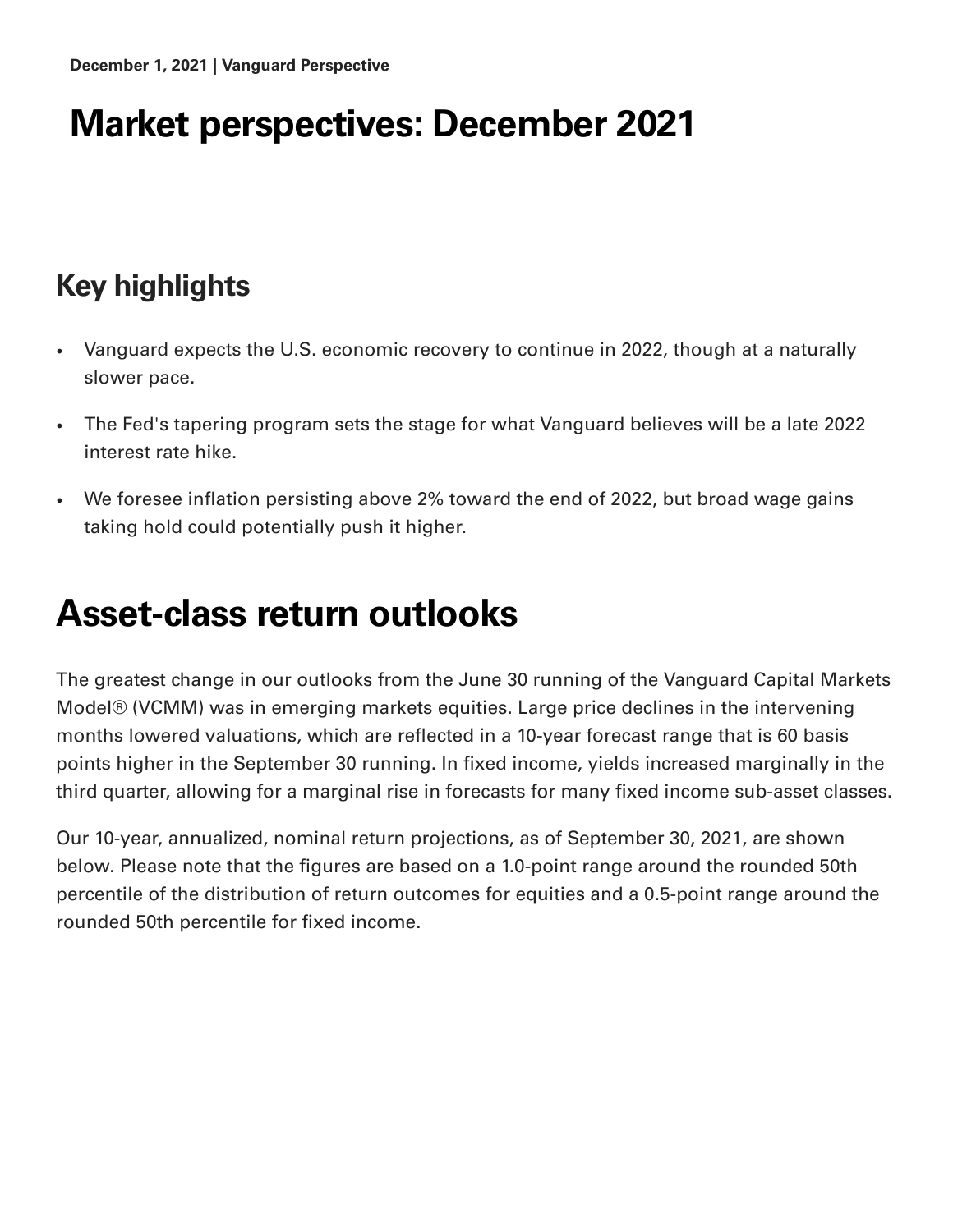| <b>Equities</b>                              | <b>Return projection</b> | <b>Median volatility</b> |
|----------------------------------------------|--------------------------|--------------------------|
| U.S. equities                                | $2.3\% - 4.3\%$          | 16.7%                    |
| U.S. value                                   | $3.1\% - 5.1\%$          | 19.2%                    |
| U.S. growth                                  | $-0.9% -1.1%$            | 17.5%                    |
| U.S. large-cap                               | $2.2\% - 4.2\%$          | 16.3%                    |
| U.S. small-cap                               | $2.2\% - 4.2\%$          | 22.5%                    |
| U.S. real estate investment trusts           | $1.9\% - 3.9\%$          | 19.1%                    |
| Global equities ex-U.S. (unhedged)           | $5.2\% - 7.2\%$          | 18.4%                    |
| Global ex-U.S. developed markets equities    | $5.3\% - 7.3\%$          | 16.4%                    |
| (unhedged)                                   |                          |                          |
| Emerging markets equities (unhedged)         | $4.2\% - 6.2\%$          | 26.8%                    |
|                                              |                          |                          |
|                                              |                          |                          |
| <b>Fixed income</b>                          | <b>Return projection</b> | <b>Median volatility</b> |
| U.S. aggregate bonds                         | $1.4\% - 2.4\%$          | 4.6%                     |
| U.S. Treasury bonds                          | $1.2\% - 2.2\%$          | 4.7%                     |
| U.S. credit bonds                            | $1.6\% - 2.6\%$          | 4.7%                     |
| U.S. high-yield corporate bonds              | $2.2\% - 3.2\%$          | 10.4%                    |
| U.S. Treasury Inflation-Protected Securities | $1.0\% - 2.0\%$          | 7.0%                     |
| U.S. cash                                    | $1.2\% - 2.2\%$          | 1.2%                     |
| Global bonds ex-U.S. (hedged)                | $1.3\% - 2.3\%$          | 3.8%                     |
| Emerging markets sovereign                   | $2.3\% - 3.3\%$          | 10.1%                    |

These probabilistic return assumptions depend on current market conditions and, as such, may change over time.

**IMPORTANT: The projections or other information generated by the Vanguard Capital Markets Model® regarding the likelihood of various investment outcomes are hypothetical in nature, do not reflect actual investment results, and are not guarantees of future results. Distribution of return outcomes from the VCMM are derived from 10,000 simulations for each modeled asset class. Simulations are as of September 30, 2021. Results from the model may vary with each use and over time. For more information, see the Notes section.**

Source: Vanguard Investment Strategy Group.

# **The U.S. recovery continues but pace slackens**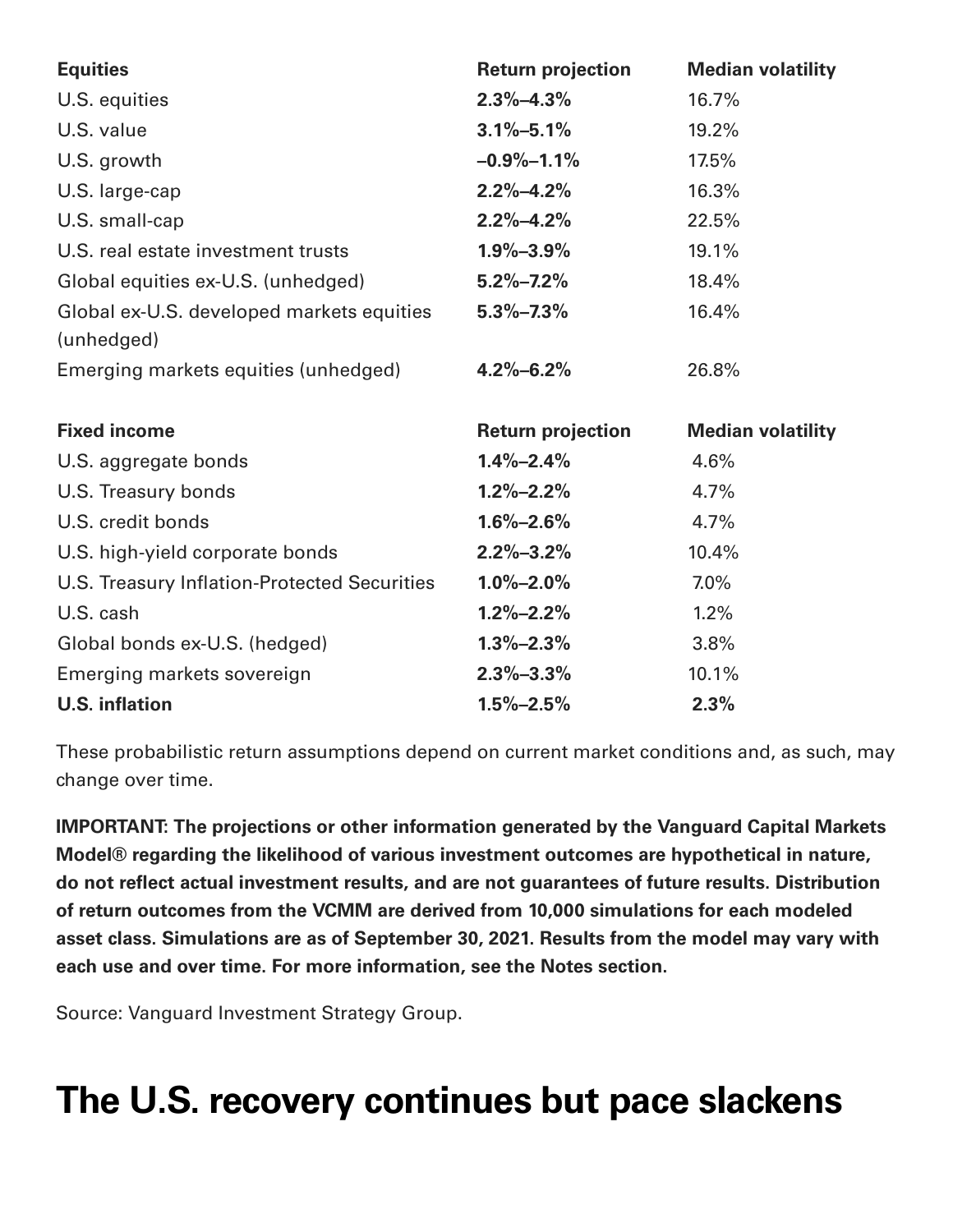### **United States**

Growth appears to have stabilized in the fourth quarter as COVID-19 cases have come down from their third-quarter peaks, and we continue to see fourth-quarter growth around 5.5%.

- We expect economic recovery to continue in 2022, though at a naturally slower pace as the  $\bullet$ easiest gains will already have been captured. We foresee growth of around 4% for 2022.
- Conditions for continuing U.S. growth look favorable, even relative to pre-pandemic  $\bullet$ conditions.
- Unlike the abrupt shutdown of the economy early in the pandemic, the reopening has been  $\bullet$ a more drawn-out process and, as such, the near term will continue to be excessively volatile, adding a high degree of uncertainty to the longer-run implications (see figure).



#### **The key drivers of U.S. inflation are sending mixed signals**

**Notes:** The chart depicts the absolute difference in standard deviation of observed readings from the 2019 trend. Dotted lines represent Vanguard forecasted values.

**Sources:** Vanguard forecast and calculations, based on Refinitiv data. As of November 12, 2021.

#### **Euro area**

Vanguard expects the pace of growth to moderate, a natural slowing at this stage of economic recovery from the pandemic.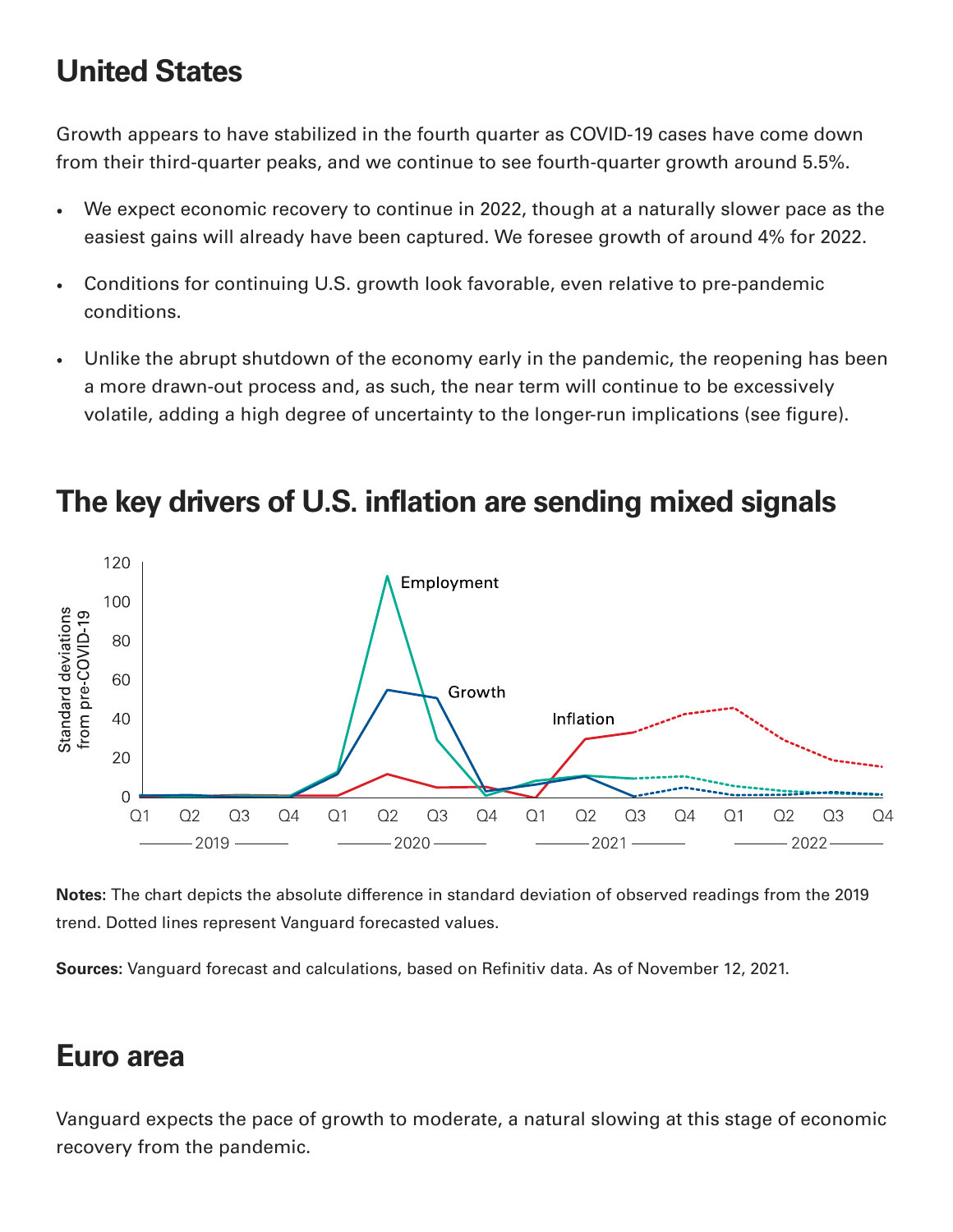- COVID-19 continues to be a concern—new cases topped 50,000 in Germany for the first  $\bullet$ time on November 11—and high energy prices weigh on household finances.
- A rapid unwinding of supply bottlenecks that would boost manufacturing represents a risk to the upside, one especially pertinent to the euro area.
- Vanguard continues to see full-year 2021 euro area growth around 5% and 2022 growth around 4%.

#### **China**

We foresee growth in the fourth quarter of around 1% compared with the third quarter, below trend, and of around 5% for all of 2022, below market expectations for growth around 5.5%.

- We expect consumption recovery to remain muted, the property downturn to deepen and infrastructure investment to accelerate only after the National People's Congress in March.
- We expect the government to target growth around 5.5% for 2022; as such, we anticipate that it will need to tolerate an undershooting of its target or to introduce further stimulus measures.

#### **Emerging markets**

Positive health developments lead Vanguard to hold an above consensus view on 2022 growth in emerging markets of around 5.5% in 2022.

- We anticipate that Latin America and emerging Asia, regions with high vaccine acceptance, will have vaccinated almost all eligible individuals who want to be vaccinated by the end of 2021.
- We expect the percentage of the vaccinated population to lag significantly behind in emerging Europe, where vaccine acceptance is low.
- We foresee vaccination rates in Africa, which have consistently lagged those of other regions, surpassing those in emerging Europe in the first half of 2022.

# **The Fed begins its tapering program**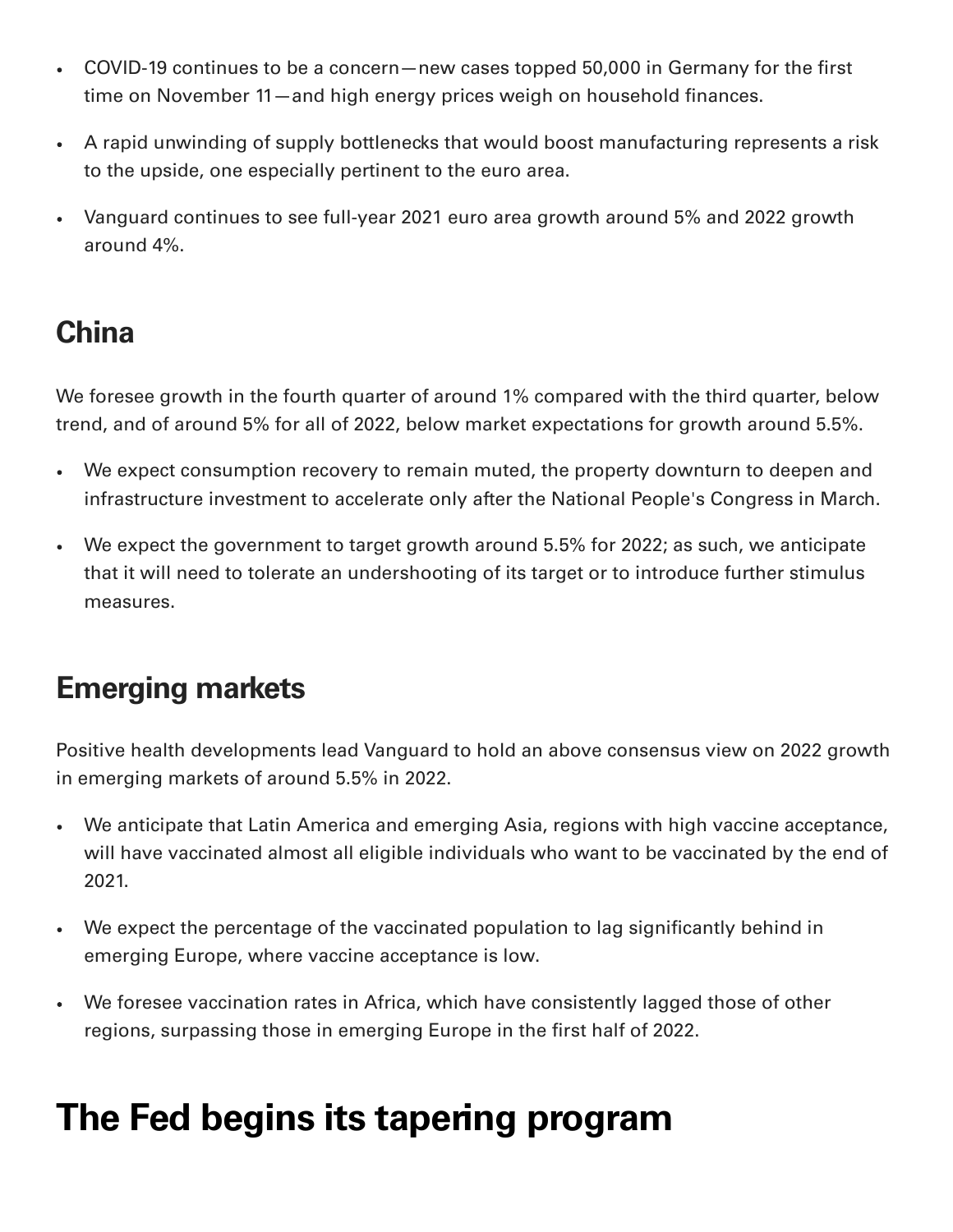The gradual removal of pandemic-era monetary policy accommodation in the United States has begun with the Federal Reserve's announcement on November 3 that it would start to scale back its bond-buying program.

- The Fed said it would reduce its purchases of Treasury securities by \$10 billion per month  $\bullet$ and of agency mortgage-backed securities by \$5 billion per month so that November purchases total \$70 billion and \$35 billion, respectively, with a similar monthly reduction in purchases thereafter.
- At such a pace, the Fed's asset-purchase program will have wound down by the middle of 2022. The Fed said it was prepared to adjust the pace of purchases—up or down—as the economic outlook warranted.
- The move sets the stage for what Vanguard believes will be a late 2022 interest rate hike. If  $\bullet$ inflation evolves as Vanguard forecasts, it likely has already met its lift-off test and the Fed will turn its attention to the labor market to gauge the appropriate time for a rate hike

# **What's next for U.S government funding?**

The threat of a U.S. government shutdown, a U.S. debt default, or both could arise in early December.

- To avoid a shutdown in December, an omnibus appropriations bill funding the discretionary  $\bullet$ portion of the budget for the remainder of the fiscal year or another continuing resolution would need to be signed.
- Meanwhile, Congress passed and the president on October 14 signed legislation to raise the  $\bullet$ U.S. debt ceiling by \$480 billion, an amount expected to allow the government to pay its bills until at least December 3.
- The consequences of a U.S. debt default would be enormous—although Vanguard believes  $\bullet$ a U.S. debt default is unlikely.

## **Inflation likely to stay above 2%**

Vanguard's medium-term outlook for inflation in the United States hasn't materially changed despite a stronger-than-expected reading in October, although near-term inflation is likely to be pressured higher.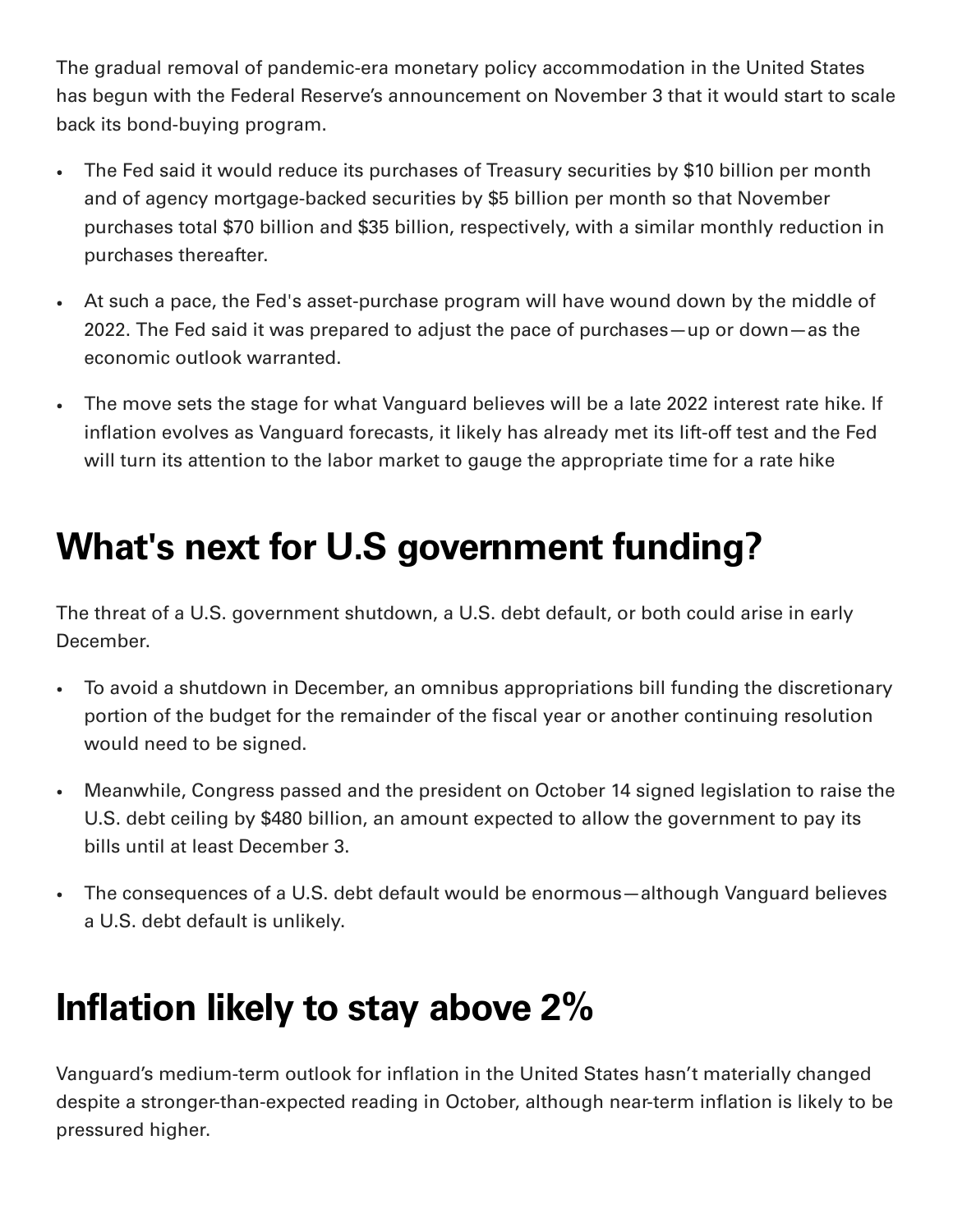- Core Consumer Price Index (CPI), which excludes volatile food and energy prices, reached  $\bullet$ 0.6% in October and 4.6% year-on-year. Strong readings over recent months have increased the possibility that supply constraints, labor shortages, and the effects of the economy's reopening will take further time to normalize.
- We foresee inflation persisting above 2% toward the end of 2022. A risk that inflation  $\bullet$ persists at or above 3% by year-end 2022 would depend on broad wage gains taking hold.
- Vanguard sees the likelihood of strong wage gains in certain pandemic-affected sectors  $\bullet$ such as leisure and hospitality, but we see the risk of such strong gains across all industries as low.

### **Unemployment continues falling**

With inflation likely to have already met the Federal Reserve's criterion for an interest rate hike, we expect labor market developments to command attention in the coming months.

- The unemployment rate fell from 4.8% to 4.6% in October, but we don't expect the Fed to  $\bullet$ rely solely on that indicator in determining when to raise interest rates.
- Vanguard expects the unemployment rate to continue to fall, to just above 3% by the end of 2022, with labor-force participation peaking perhaps a full percentage point below its prepandemic level.

**Notes:**